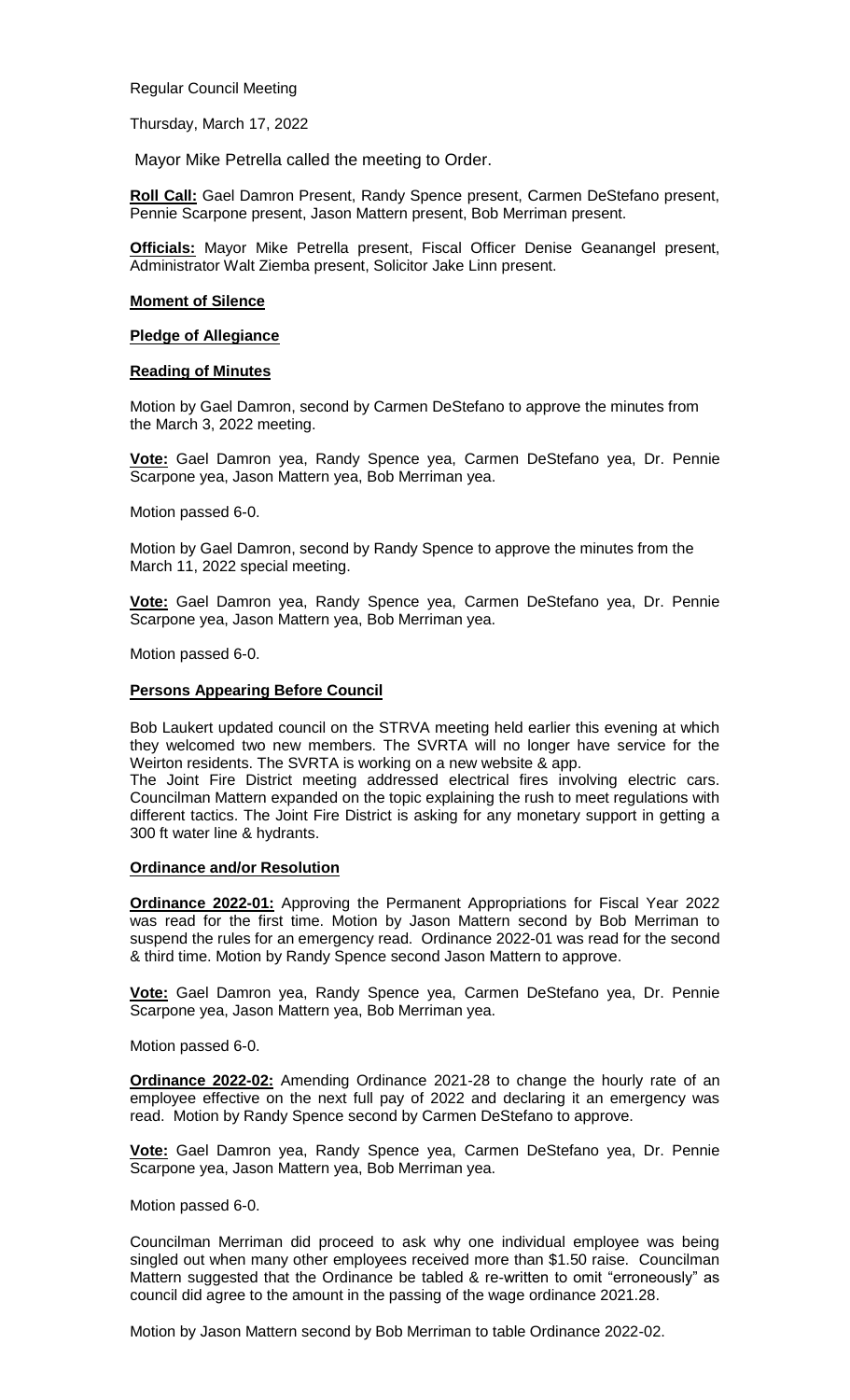**Vote:** Gael Damron nay, Randy Spence nay, Carmen DeStefano nay, Dr. Pennie Scarpone nay, Jason Mattern yea, Bob Merriman yea.

Motion failed 2-4.

Ordinance 2022-02 Amending Ordinance 2021-28 to change the hourly rate of an employee effective on the next full pay of 2022 and declaring it an emergency was read for the second & third time. Motion by Randy Spence second Gael Damron to approve.

**Vote:** Gael Damron yea, Randy Spence yea, Carmen DeStefano yea, Dr. Pennie Scarpone yea, Jason Mattern nay, Bob Merriman nay

Motion passed 4-2 .

### **Mayor's Report**

Mayor Petrella addressed some finance changes upcoming.

Motion by Gael Damron second by Jason Mattern to approve an increase of the license plate fee by an additional \$15.00.

**Vote:** Gael Damron yea, Randy Spence yea, Carmen DeStefano yea, Dr. Pennie Scarpone yea, Jason Mattern yea, Bob Merriman yea.

Motion passed 6-0.

Motion by Gael Damron second by Randy Spence to approve the changed 85.50 hour police work schedule involving payment of overtime as per attachment Option #3.

**Vote:** Gael Damron yea, Randy Spence yea, Carmen DeStefano yea, Dr. Pennie Scarpone yea, Jason Mattern yea, Bob Merriman yea.

Motion passed 6-0.

Thunder in the Ville will be July  $8<sup>th</sup>$  &  $9<sup>th</sup>$ . Motion by Gael Damron second by Pennie Scarpone to approve \$5,000.00 from the community line item in the general fund for fireworks.

**Vote:** Gael Damron yea, Randy Spence yea, Carmen DeStefano yea, Dr. Pennie Scarpone yea, Jason Mattern yea, Bob Merriman yea.

Motion passed 6-0.

The Ordinance Committee will meet Thursday, March 24, 2022 at 6:00 P.M.

### **Administrator Report**

Mr. Ziemba reported the ODOT Winter Salt Contract deadline is 4/29/2022 which he will present the Ordinance at the April meeting for councilmembers to pass and sign.

Mr. Zimeba has prepared and filed a Capital Budget Application for FY 23-24 requesting funding for the Municipal Building Recreation Complex Improvements. A letter he prepared was sent to Representative Ron Ferguson.

The USDA has approved the equipment grant of \$50,000/loan amount \$325,000.00 at 2.08% interest rate.

The Fort Steuben Burial Estates will hold their annual Easter Egg Hunt on April 10<sup>th</sup>  $@$ 2 PM The village allots \$300.00 to help pay for the candy which they will invoice us.

The JB Green Team Recycling Bins are in the Municipal Building Parking Lot.

## **New Business**

Councilperson Gael Damron updated council on the continued progress of the beautification committee looking to order some 3 leg benches in black & gray recycled material. Bob Coppa has volunteered to power-wash the pump station at the Memorial Park by Chase Bank. Veterans flags are being discussed as well as having high school students cleaning the sidewalks & streets for credit hours. The committee will be refurbishing the sign by Big Lots.